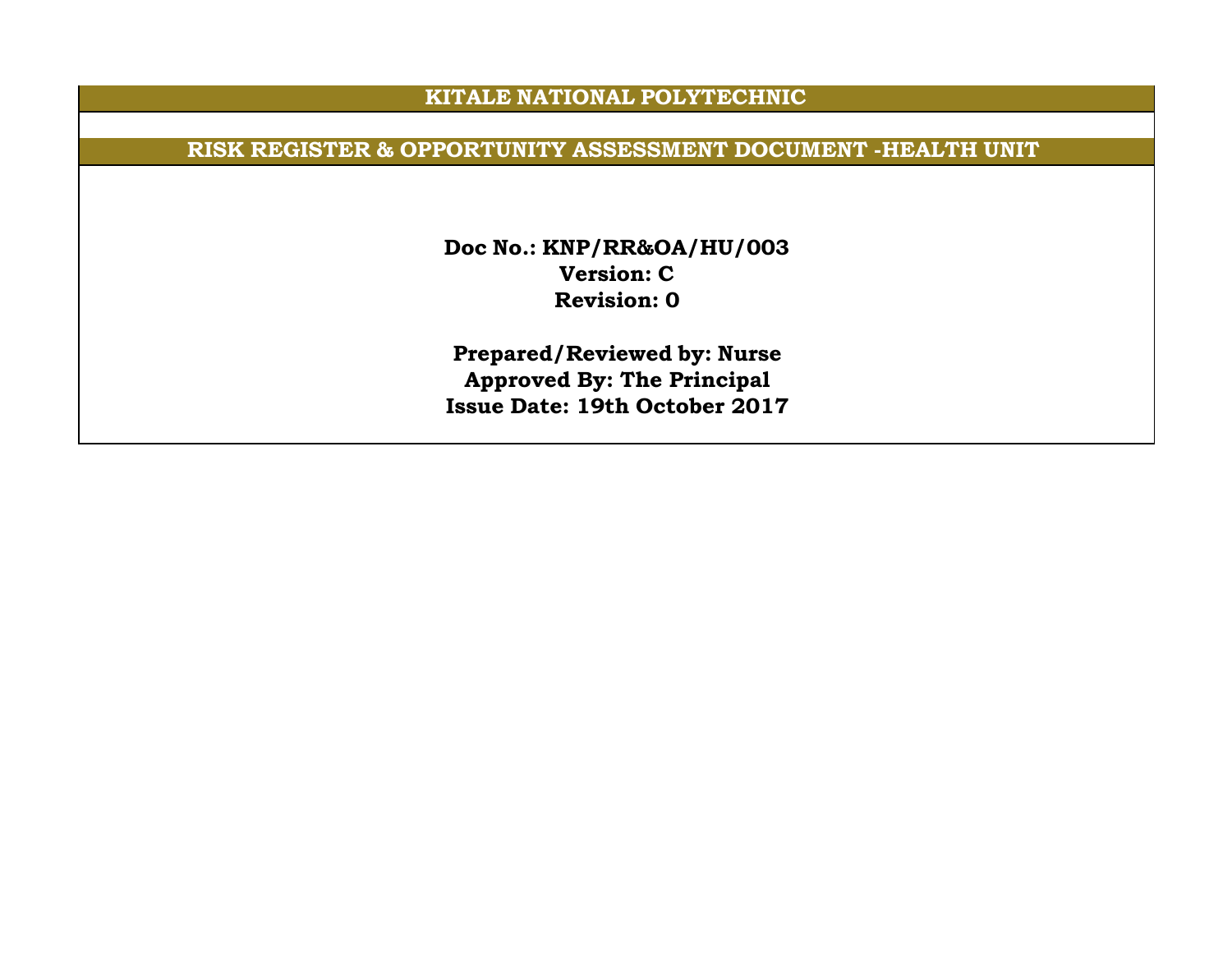| SNO.           | <b>PROCESS</b>                                    | <b>INTERESTED</b><br><b>PARTIES &amp; THEIR</b><br><b>REQUIREMENTS</b>                      | <b>RISK</b><br><b>DESCRIPTION</b>                        | <b>CAUSES</b>                                                                                                   | <b>AREA OF RISK<br/>IMPACT OWNER</b> |       |                | IMPAC LIKELIHO | <b>RISK</b><br><b>LEVEL</b> | <b>GY</b> | STRATE EXISTIN<br><b>CONTR</b><br><b>OLS</b> | <b>ADDITIO</b><br><b>NAL</b><br><b>CONTRO</b><br>LS | <b>RESOURC</b> TARG           | ET<br><b>DATE</b> | lΤ | <b>RESIDUAL RISK</b><br><b>IMPAC LIKELIHO RISK</b><br><b>OD</b> | <b>LEVEL</b> | <b>RESPON</b><br><b>SIBILIT</b><br>v |                                                                                      |
|----------------|---------------------------------------------------|---------------------------------------------------------------------------------------------|----------------------------------------------------------|-----------------------------------------------------------------------------------------------------------------|--------------------------------------|-------|----------------|----------------|-----------------------------|-----------|----------------------------------------------|-----------------------------------------------------|-------------------------------|-------------------|----|-----------------------------------------------------------------|--------------|--------------------------------------|--------------------------------------------------------------------------------------|
|                | cleaning                                          | students, staffs,<br>parents, council and<br>ministry. clean and<br>hygiene<br>environment. | <b>Diseases</b>                                          | poor cleaning<br>services, lack<br>of water, lack<br>of<br>supervision,<br>poorly<br>motivated                  |                                      | nurse |                |                |                             | avoid     | $\supervisio$                                | Enforce<br>supervis<br>ion                          | Funds<br>and<br>personn       | $1 - Dec-$<br>18  |    |                                                                 |              | nurse                                | There is additional<br>cleaning personnel,<br>availability of<br>cleaning materials, |
| $\overline{2}$ | cleaning                                          | students, staffs,<br>parents, council and<br>ministry. clean and<br>hygiene<br>environment. | Injury by<br>chemicals<br>used for<br>cleaning.          | lack of<br>protected<br>gears during<br>cleaning.<br>spillages<br>during<br>cleaning can<br>affect<br>students. | heath<br>heath                       | nurse |                | $\overline{1}$ |                             | reduce    | supervisio                                   | enforce<br>'supervis<br>ion                         | funds<br>and<br>person<br>nel | $1$ -Dec-<br>18   |    |                                                                 |              | nurse                                | There is additional<br>cleaning personnel,<br>availability of<br>cleaning materials, |
| -3             | injectio<br>n and<br>dressing                     | students, staff                                                                             | Contracting<br>hiv,<br>hepatitis b                       | contaminat<br>ed syringes<br>contaminat<br>ed                                                                   | health                               | nurse | $\overline{2}$ | -1             | $\overline{2}$              | avoid     | supervisio                                   | Enforce<br>supervis<br>ion                          | Funds<br>and<br>personn       | $1-Dec-$<br>18    |    |                                                                 |              | nurse                                | Availability of gloves,<br>dressing solutions<br>and equipment                       |
|                | Skin<br>contact                                   | students, staff                                                                             | Infected persons                                         | fungal<br>infection and                                                                                         | health                               | nurse | $\overline{2}$ | $\overline{1}$ | $\overline{2}$              | reduce    | $ $ supervisio $ $ Enforce                   | supervis                                            | Funds<br>and                  | $1-Dec-$<br>18    |    |                                                                 |              | nurse                                | Availability of gloves,<br>dressing solutions<br>and equipment                       |
| -5             | treatme<br>nt and<br>consulta<br>tion<br>services | students, parents,<br>council and<br>ministry .clean and<br>hygiene<br>environment.         | Death or<br>complication<br>s eg<br>strak, blindn<br>ess | poor diagnosis Health                                                                                           |                                      | nurse |                | $\overline{1}$ |                             | avoid     | supervisio                                   | Enforce<br>supervis<br>ion                          | Funds<br>and<br>personn       | $1-Dec-$<br>18    |    |                                                                 |              | Nurse                                | Liaising with County<br>Referral Hospital<br>consultants eg<br>dental, eye ENT       |